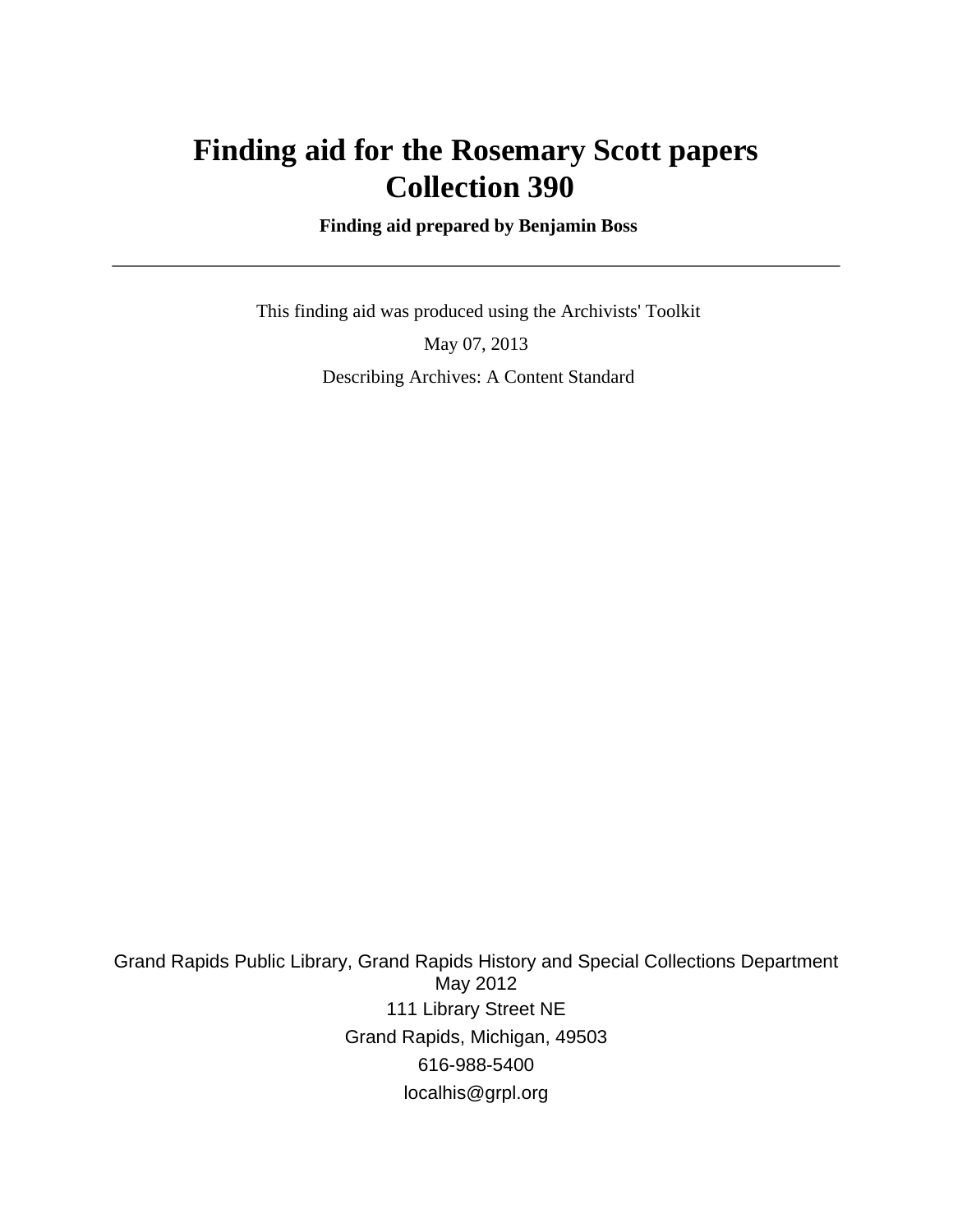# **Table of Contents**

| Series I: Michigan Commission on Crime, Delinquency and Criminal Administration            |
|--------------------------------------------------------------------------------------------|
| Series II: Office of Criminal Justice Programs, Commission on Law Enforcement and Criminal |
|                                                                                            |
|                                                                                            |
|                                                                                            |
|                                                                                            |
|                                                                                            |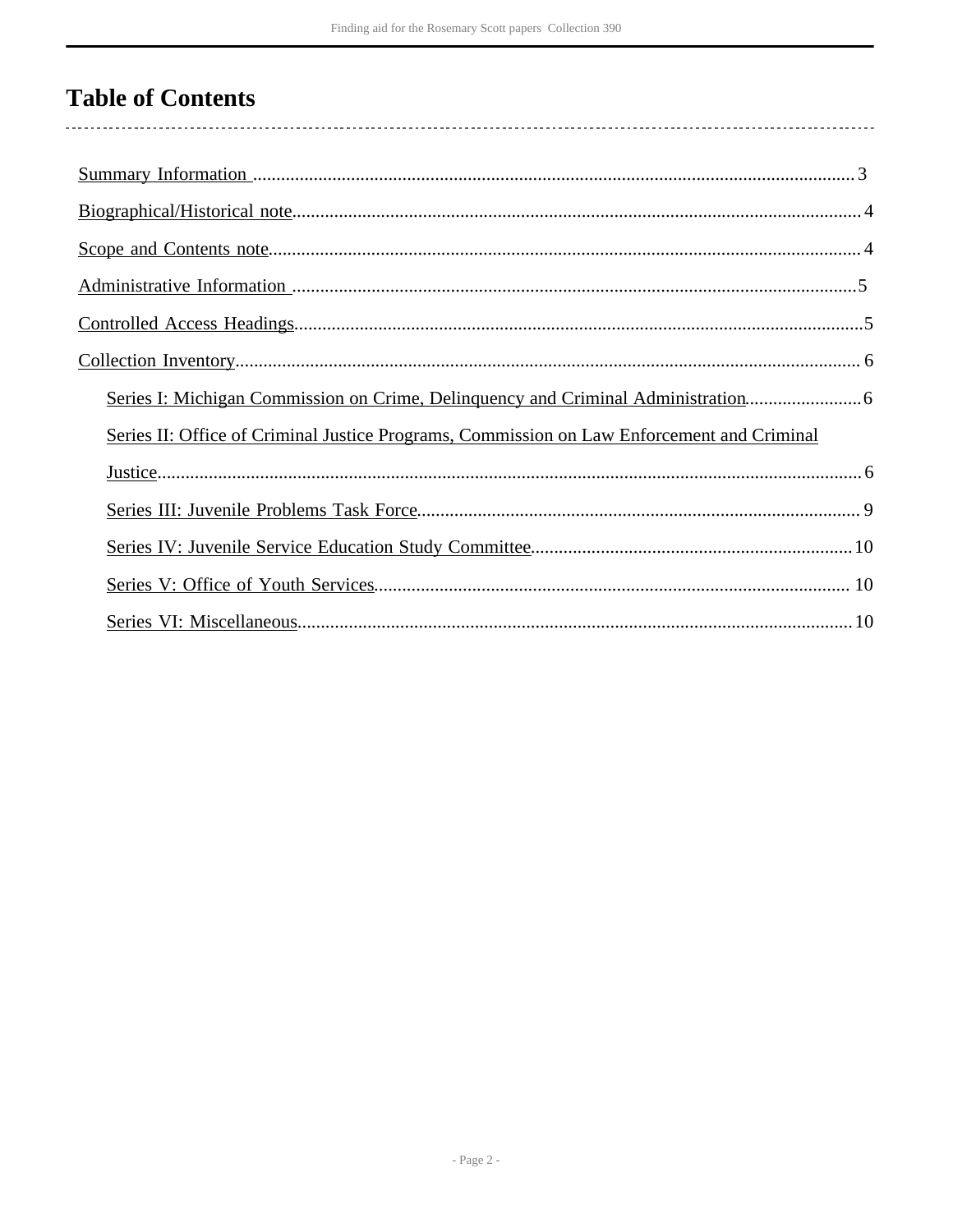# <span id="page-2-0"></span>**Summary Information**

| <b>Repository</b> | Grand Rapids Public Library, Grand Rapids History and Special<br><b>Collections Department</b>                                                                                                                                                                                                                                                                                                                                                                                                                                                                                                                          |
|-------------------|-------------------------------------------------------------------------------------------------------------------------------------------------------------------------------------------------------------------------------------------------------------------------------------------------------------------------------------------------------------------------------------------------------------------------------------------------------------------------------------------------------------------------------------------------------------------------------------------------------------------------|
| <b>Creator</b>    | Scott, Rosemary, 1922-2005                                                                                                                                                                                                                                                                                                                                                                                                                                                                                                                                                                                              |
| <b>Title</b>      | <b>Rosemary Scott papers</b>                                                                                                                                                                                                                                                                                                                                                                                                                                                                                                                                                                                            |
| Date [inclusive]  | 1967-1976                                                                                                                                                                                                                                                                                                                                                                                                                                                                                                                                                                                                               |
| <b>Extent</b>     | 2.5 Linear feet Six boxes                                                                                                                                                                                                                                                                                                                                                                                                                                                                                                                                                                                               |
| Language          | English                                                                                                                                                                                                                                                                                                                                                                                                                                                                                                                                                                                                                 |
| <b>Abstract</b>   | Rosemary Scott (1922-2005) was an attorney who practiced in Grand<br>Rapids from 1947 until 2002. She was known as the first female lawyer<br>to open her own practice in Grand Rapids. She was appointed to the<br>Michigan Youth Commission from 1949 to 1969, and was appointed<br>by Governors Romney and Milliken as its Chair from 1964 to 1971. In<br>addition, she served as a member of the Michigan Crime Commission and<br>the Law Enforcement and Criminal Justice Commission. This collection<br>contains reports, meeting minutes, and project summaries from various<br>commissions on which she served. |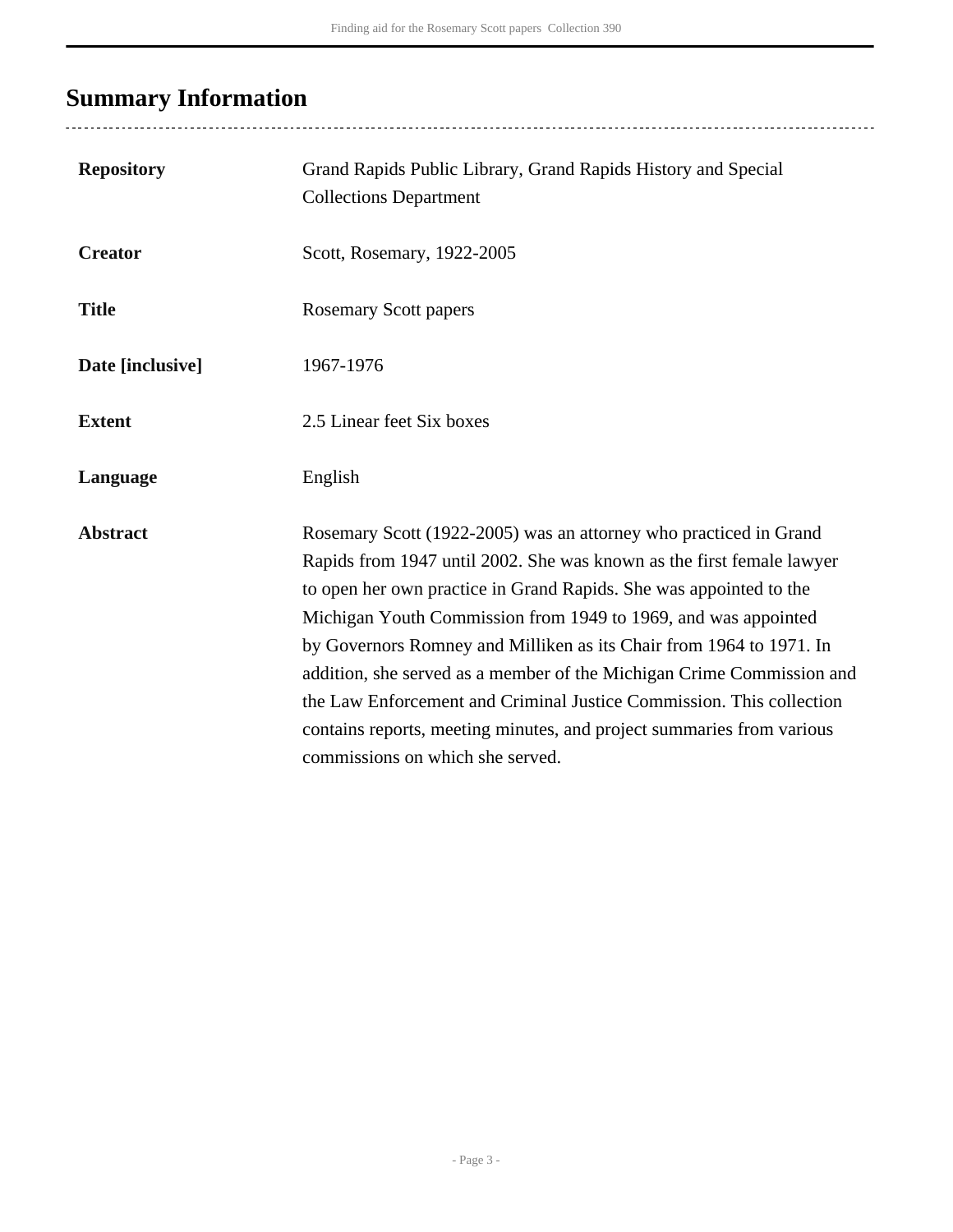### <span id="page-3-0"></span>**Biographical/Historical note**

Rosemary Scott was born in Detroit in 1922. She attended Lincoln High School in Ferndale and later went on to the University of Michigan where she earned her undergraduate degree in American and English History, a secondary teacher's certificate, and a Master's degree in History. She was a member of Phi Beta Kappa, Phi Kappa Phi, and Mortarboard. She also received her Juris Doctor degree from the University of Michigan in 1946 in which she was the only female in her class. While in law school she taught high school classes to financially support her education. In 1946 she was appointed legal research clerk in the Sixth Circuit Court of Appeals. The following year she opened her own practice on the seventh floor at 201 Monroe Avenue NW in downtown Grand Rapids. During the first year she practiced law during the day and worked the night shift at American Seating. She was a member of the Grand Rapids Bar Association, the State Bar of Michigan, and the American Bar Association. She became the first female chair of the Junior Bar Section of the State Bar of Michigan in 1951. She was also the chair of the State Bar's Committee on Juvenile Problems from 1966-79 and 1981-1988.

She received numerous awards and honors throughout her career. She was elected as a member of the Citizen's Advisory Council, Kent County Juvenile Court beginning in 1964. In 1970 she was awarded the Catholic Social Services Meritorious Service Award and in 1971 she received the University of Michigan Distinguished Alumni Service Award. In addition, the Grand Rapids Bar Association gave her its first Distinguished Service Award in 1989. Beginning in 1949 she was appointed by Governor Williams to the Michigan Youth Commission on which she would serve for the next two decades. She was appointed chair to the Commission by Governor Romney from 1964 to 1967 and by Governor Milliken from 1967 to 1971. She also served as a member of the Michigan Crime Commission and the Law Enforcement and Criminal Justice Commission. In addition, she was an active member of the Grand Rapids Urban League. In 1972 she co-founded the Grand Rapids Civic Ballet. She served as the Ballet's president from 1972 to 1974 and executive secretary from 1975 to 1988.

Scott was considered by many to be a pioneer who helped pave the way for women in the legal field in Grand Rapids. She was a recognizable figure about town who was often seen wearing her trademark hat and gloves. Scott finally retired from her practice in March 2002. She passed away on May 24, 2005.

### <span id="page-3-1"></span>**Scope and Contents note**

The collection consists of a variety of materials relating to Scott's work with various legal commissions for the State of Michigan. The materials span the years from 1967 until 1976. The agencies covered are the following: Michigan Commission on Crime, Delinquency and Criminal Administration; Office of Criminal Justice Programs, Commission on Law Enforcement and Criminal Justice; Juvenile Problems Task Force; Juvenile Service Education Study Committee; and the Office of Youth Services.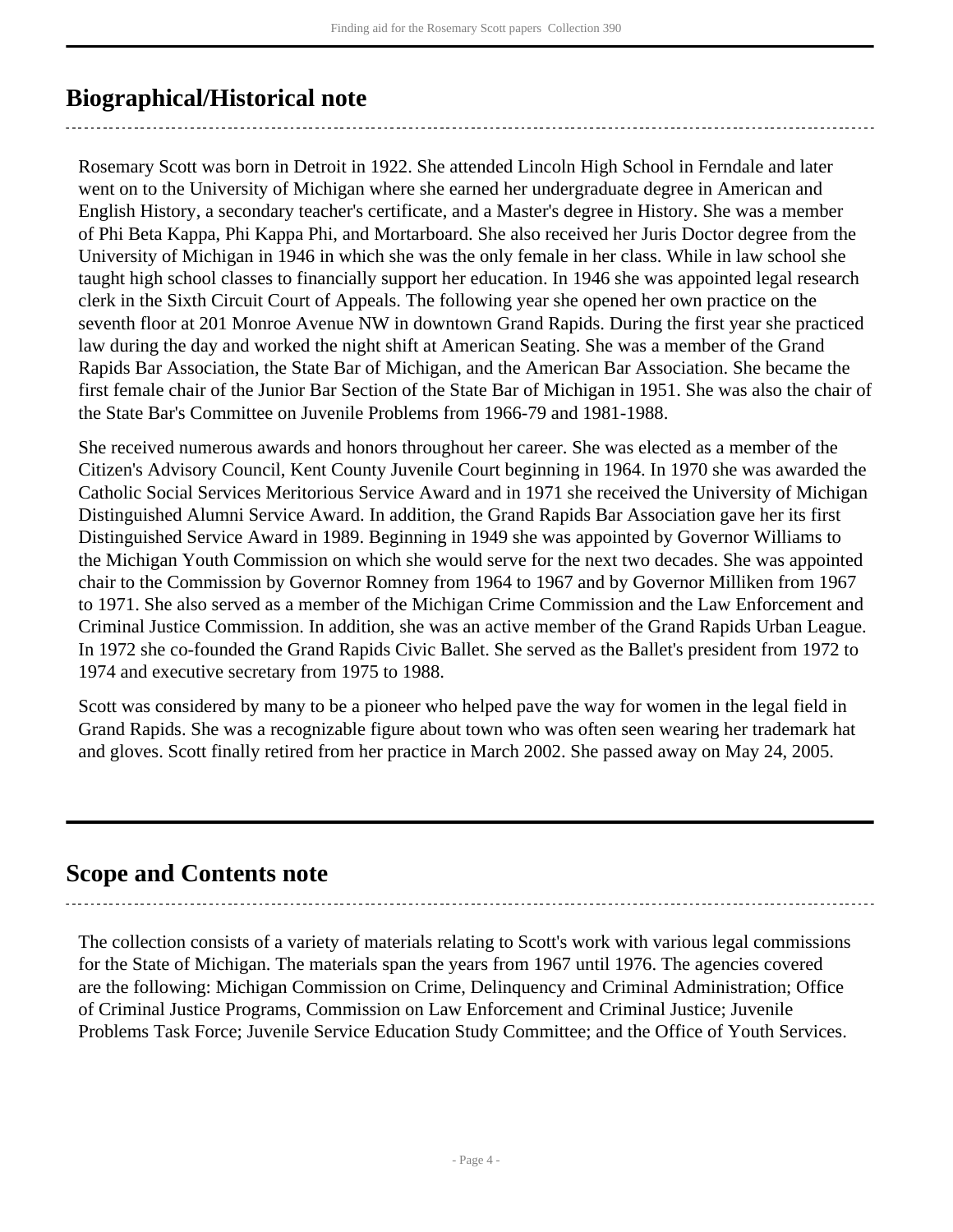The collection is primarily made up of meeting minutes, annual reports, project summaries, and comprehensive plans for law enforcement and criminal justice. The collection is particularly strong in materials relating to youth issues and juvenile justice in the state of Michigan. The bulk of the materials are from the Commission on Law Enforcement and Criminal Justice from 1971 to 1973.

### <span id="page-4-0"></span>**Administrative Information**

#### **Publication Information**

Grand Rapids Public Library, Grand Rapids History and Special Collections Department May 2012

#### **Immediate Source of Acquisition note**

Rosemary Scott, accession number 1986.286.

## <span id="page-4-1"></span>**Controlled Access Headings**

#### **Genre(s)**

• office files

#### **Geographic Name(s)**

• Grand Rapids (Mich.) -- History

#### **Subject(s)**

- Criminal justice, Administration of -- Michigan
- Juvenile justice, Administration of -- Michigan
- Women lawyers -- Michigan -- Grand Rapids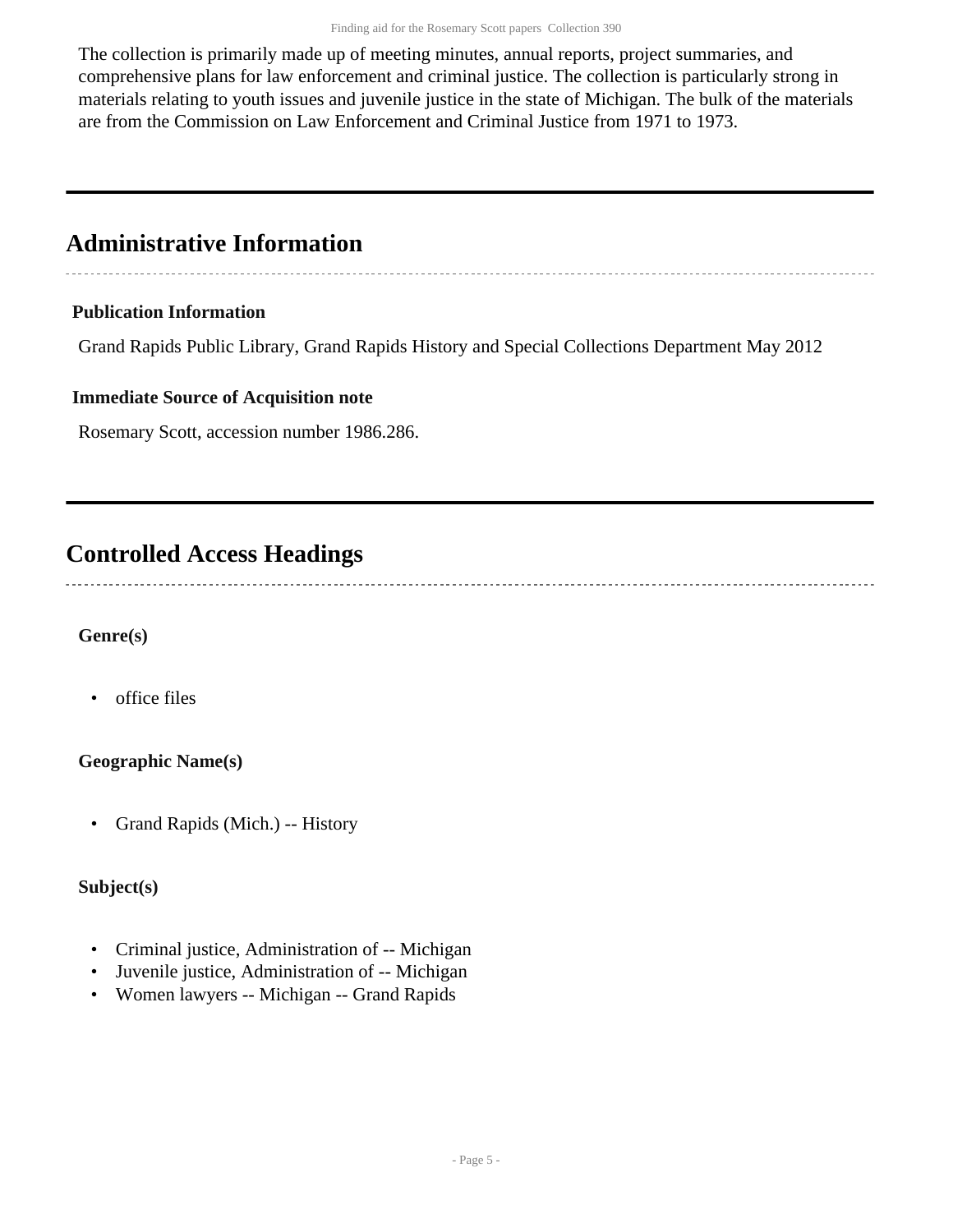**Series I: Michigan Commission on Crime, Delinquency and Criminal Administr...**

## <span id="page-5-0"></span>**Collection Inventory**

<span id="page-5-1"></span>

| Series I: Michigan Commission on Crime, Delinquency and Criminal Administration 1967-1968 |
|-------------------------------------------------------------------------------------------|
|-------------------------------------------------------------------------------------------|

|                                                             | <b>Box</b>   | <b>Folder</b> |
|-------------------------------------------------------------|--------------|---------------|
| Complete Minutes, Grant Year 1966-August 31, 1967 (5 parts) | $\mathbf{1}$ | $1 - 5$       |
| 1967 Digest of Recommendations                              | 1            | 6             |
| 1967 Minutes                                                |              | 7             |
| Year-end Report, August 31, 1967                            |              | 8             |
| 1968 Minutes                                                | 1            | 9             |
| 1968 Minutes: June to December                              |              | 10            |

<span id="page-5-2"></span>**Series II: Office of Criminal Justice Programs, Commission on Law Enforcement and Criminal Justice 1970-1976** 

|                                                                            | Box | <b>Folder</b> |
|----------------------------------------------------------------------------|-----|---------------|
| 1970 Comprehensive Law Enforcement and Criminal Justice Plan (5)<br>parts) |     | $11 - 15$     |
| Office of Criminal Justice Programs, Project Summaries, Dec. 14, 1970      |     |               |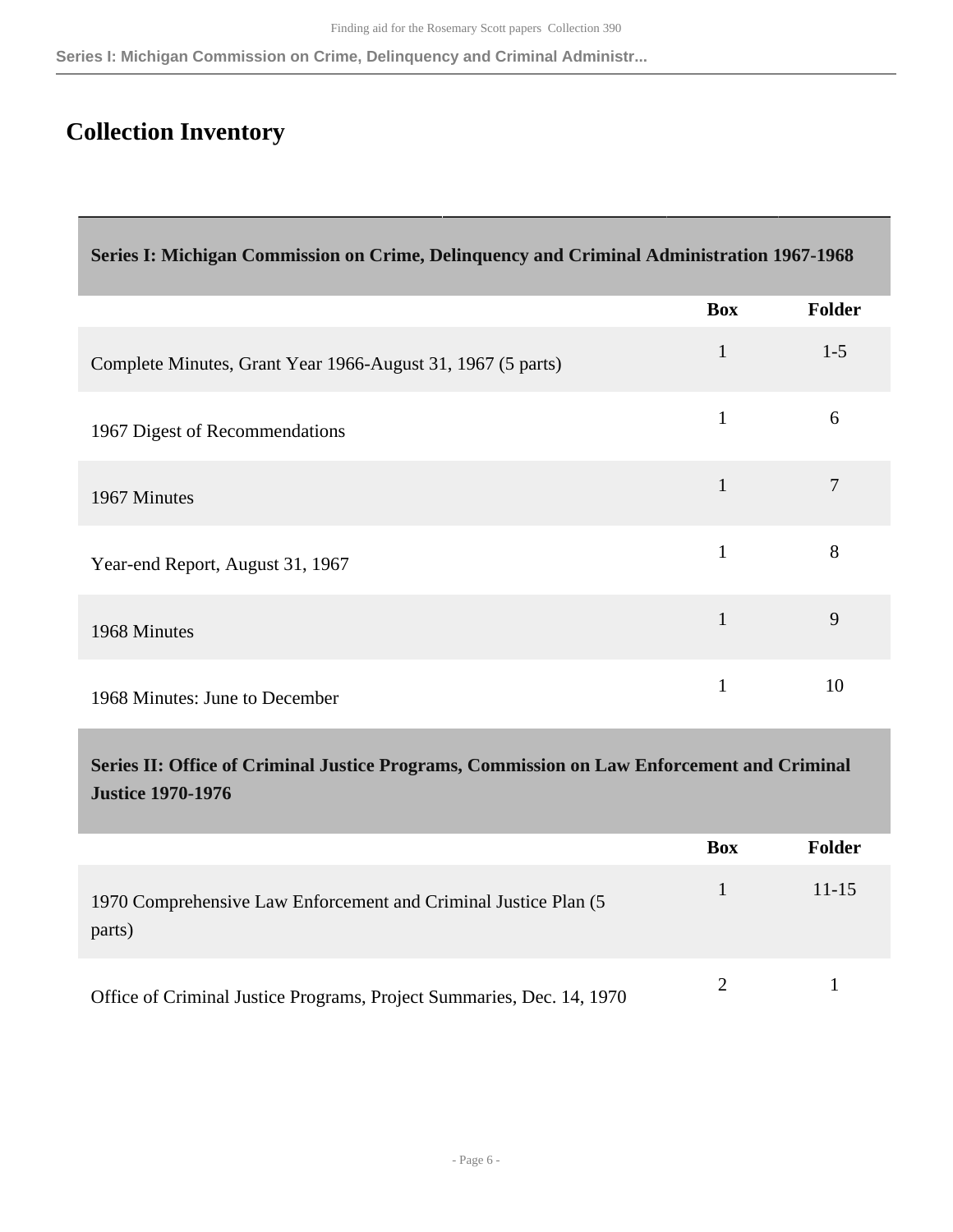**Series II: Office of Criminal Justice Programs, Commission on Law Enforcem...**

| 1971 Comprehensive Law Enforcement and Criminal Justice Plan            | $\overline{2}$ | X              |
|-------------------------------------------------------------------------|----------------|----------------|
| 1971 Comprehensive Plan, Grant Program Information Edition              | $\overline{2}$ | $\overline{2}$ |
| Second Annual Regional Planning Conference, Summary Report, May<br>1971 | $\overline{2}$ | 3              |
| Project Summaries, June 10th [1971] Funding                             | $\overline{2}$ | $\overline{4}$ |
| Project Summaries, June 10th [1971] Funding, Loose leaf items           | $\overline{2}$ | 5              |
| Report on Application Processing and Project Monitoring, June 1971      | $\overline{2}$ | 6              |
| Project Summaries, September 15th [1971] Funding                        | $\overline{2}$ | $\overline{7}$ |
| Project Summaries, September 15th [1971] Funding, Loose leaf items      | $\overline{2}$ | 8              |
| O.C.J.P. Letter to Commissioners, December 10, 1971                     | $\overline{2}$ | 9              |
| Project Summaries, December 16, 1971 Funding                            | $\overline{2}$ | 10             |
| O.C.J.P. Commission Meeting, 12-16-71                                   | $\overline{2}$ | 11             |
| 1971 Office of Criminal Justice Programs 2nd Annual Report              | 3              | $\mathbf{1}$   |
| 1972 Comprehensive Plan                                                 | 3              | X              |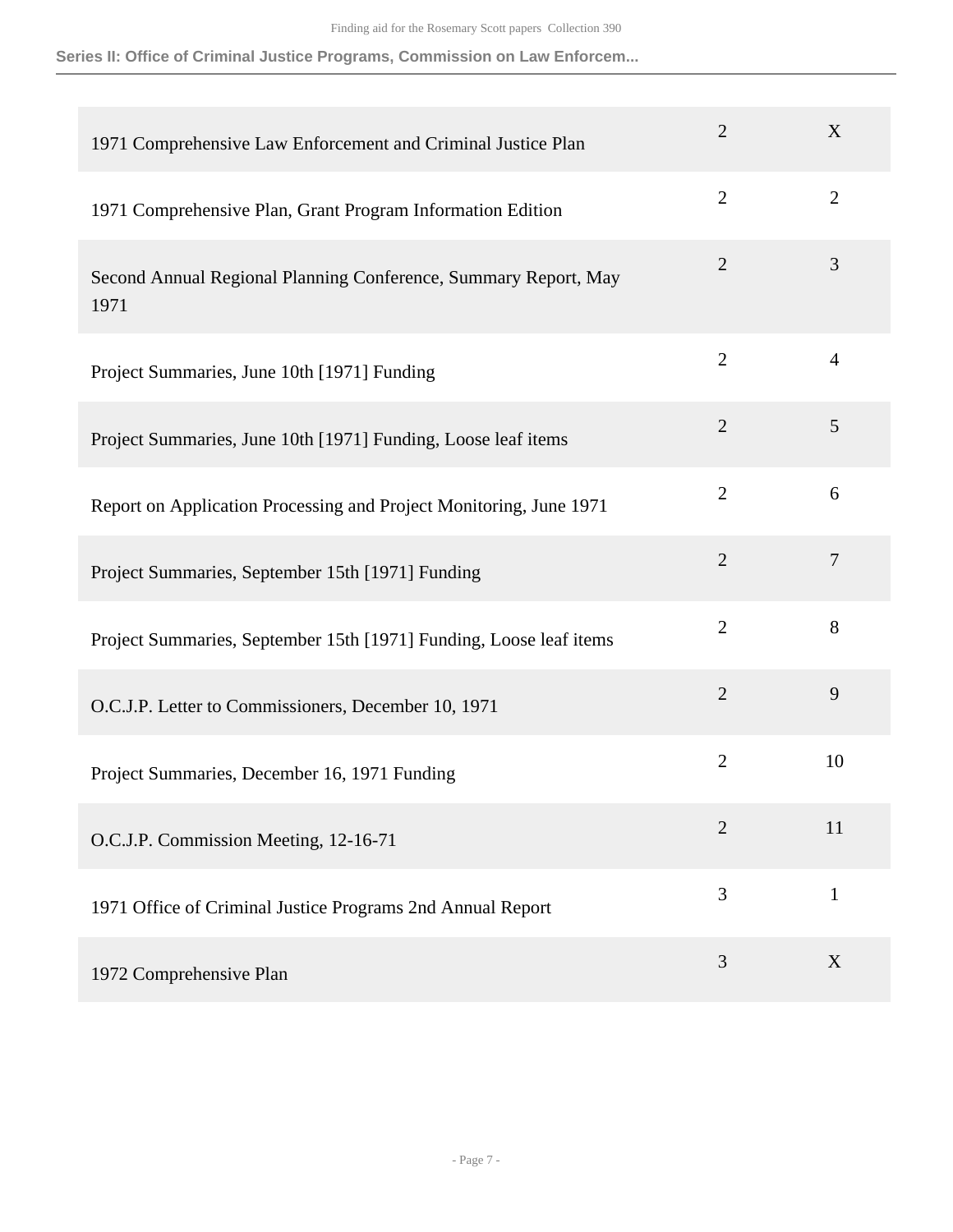**Series II: Office of Criminal Justice Programs, Commission on Law Enforcem...**

| 1972 Program Proposals                                                                    | 3              | $\overline{2}$ |
|-------------------------------------------------------------------------------------------|----------------|----------------|
| O.C.J.P. 1972 Schedule for Subgrant Approval                                              | 3              | 3              |
| Materials for February 23, 1972 Commission Meeting                                        | 3              | $\overline{4}$ |
| April 19, 1972 Funding Projects                                                           | 3              | 5              |
| April 19, 1972 Funding Projects - Loose leaf items                                        | 3              | 6              |
| Project Summaries, August 16, 1972 Funding                                                | 3              | $\overline{7}$ |
| Commission on Law Enforcement and Criminal Justice, Meeting Minutes,<br>December 20, 1972 | 3              | 8              |
| December 20, 1972 Funding                                                                 | 3              | 9              |
| December 20, 1972 Funding - Loose leaf items                                              | 3              | 10             |
| Draft, 1973 O.C.J.P. Plan - R. Scott                                                      | $\overline{4}$ | $\mathbf{1}$   |
| Draft, 1973 O.C.J.P. Plan - Loose leaf items                                              | 4              | $\overline{2}$ |
| 1973 Comprehensive Plan for Criminal Justice and Law Enforcement                          | $\overline{4}$ | 3              |
| March 29, 1973 Funding                                                                    | $\overline{4}$ | $\overline{4}$ |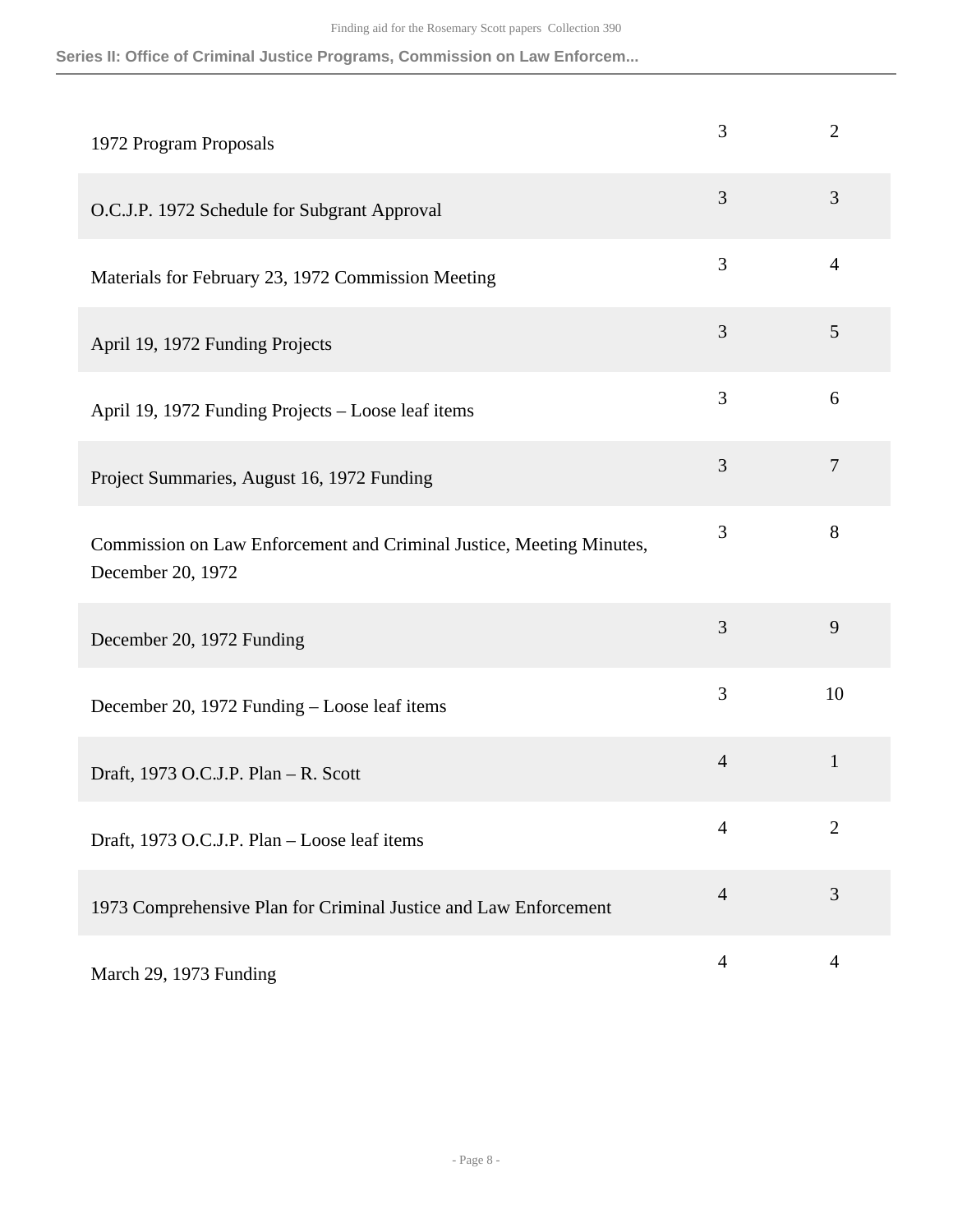| Commission on Law Enforcement and Criminal Justice, March 29, 1973<br><b>Agenda and Summary</b> | 4 |   |
|-------------------------------------------------------------------------------------------------|---|---|
| O.C.J.P. - Project "Total Focus" documents, 1971-1973                                           | 4 | 6 |
| O.C.J.P. Grant Application, n.d.                                                                | 4 |   |
| 1976 Michigan Comprehensive Law Enforcement and Criminal Justice<br>Plan                        | 4 | X |

<span id="page-8-0"></span>

| <b>Series III: Juvenile Problems Task Force 1970-1972</b>                                                 |                |               |
|-----------------------------------------------------------------------------------------------------------|----------------|---------------|
|                                                                                                           | <b>Box</b>     | <b>Folder</b> |
| 1970 Comprehensive Juvenile Delinquency Prevention and Control Plan (3)<br>parts)                         | $\overline{4}$ | $8 - 10$      |
| Juvenile Problems Task Force, Project Summaries for September 15<br><b>Commission Meeting</b>             | $\overline{4}$ | 11            |
| Juvenile Problems Task Force, Project Summaries for September 15<br>Commission Meeting – Loose leaf items | $\overline{4}$ | 12            |
| Juvenile Problems Task Force, April 4, 1972                                                               | $\overline{4}$ | 13            |
| Juvenile Problems Task Force, April 4, 1972 – Loose leaf items                                            | $\overline{4}$ | 14            |
| Juvenile Problems Task Force Meeting – August 3, 1972                                                     | $\overline{4}$ | 15            |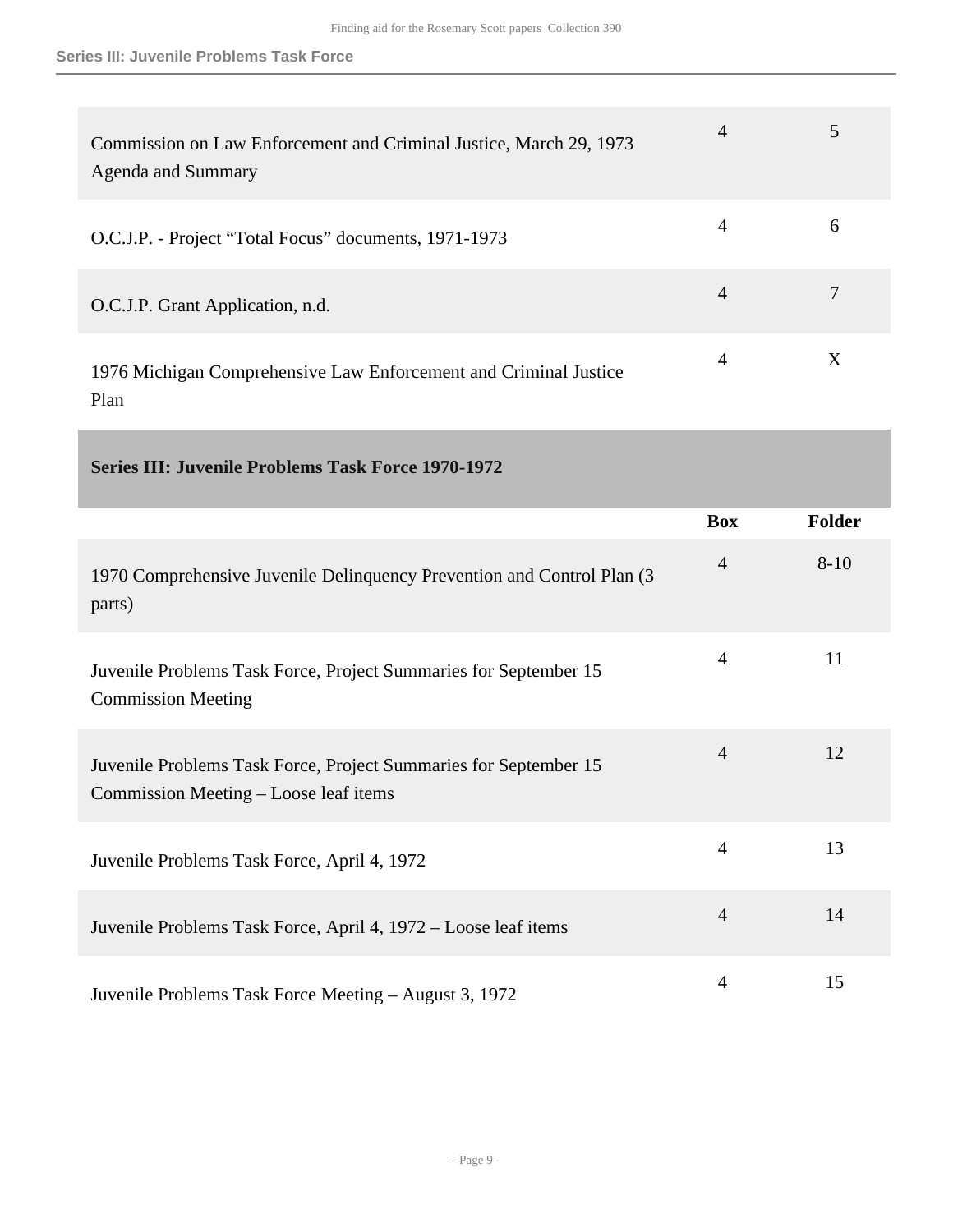#### **Series IV: Juvenile Service Education Study Committee**

<span id="page-9-0"></span>

| Juvenile Problems Task Force – December 20, 1972                                        | 4          | 16            |
|-----------------------------------------------------------------------------------------|------------|---------------|
| <b>Series IV: Juvenile Service Education Study Committee 1971</b>                       |            |               |
|                                                                                         | <b>Box</b> | <b>Folder</b> |
| The Training of Youth Service Personnel, Working Draft, Sept. 1, 1971                   | 5          |               |
| The Training of Youth Service Personnel – An Unmet Need in Michigan,<br>October 1, 1971 | 5          | Χ             |

<span id="page-9-1"></span>

|  |  |  |  |  | Series V: Office of Youth Services 1971-1972 |
|--|--|--|--|--|----------------------------------------------|
|--|--|--|--|--|----------------------------------------------|

<span id="page-9-2"></span>

|                                                                                  | <b>Box</b> | <b>Folder</b> |
|----------------------------------------------------------------------------------|------------|---------------|
| Decentralization Plan, Office of Youth Services, January 1971 (4 parts)          | 5          | $2 - 5$       |
| Special Analytical Study, County Juvenile Officers, Sept. 24, 1971 (3)<br>parts) | 5          | $6 - 8$       |
| A Critique of the Draft of the 1972 OCJ/JD Program Proposals                     | 5          | 9             |
| Focus on Youth, Office of Youth Services Progress Report, March 1972             | 5          | 10            |
| <b>Series VI: Miscellaneous 1969-1973</b>                                        |            |               |
|                                                                                  | <b>Box</b> | <b>Folder</b> |
| Planning Principles, October 15, 1969                                            | 6          | 1             |